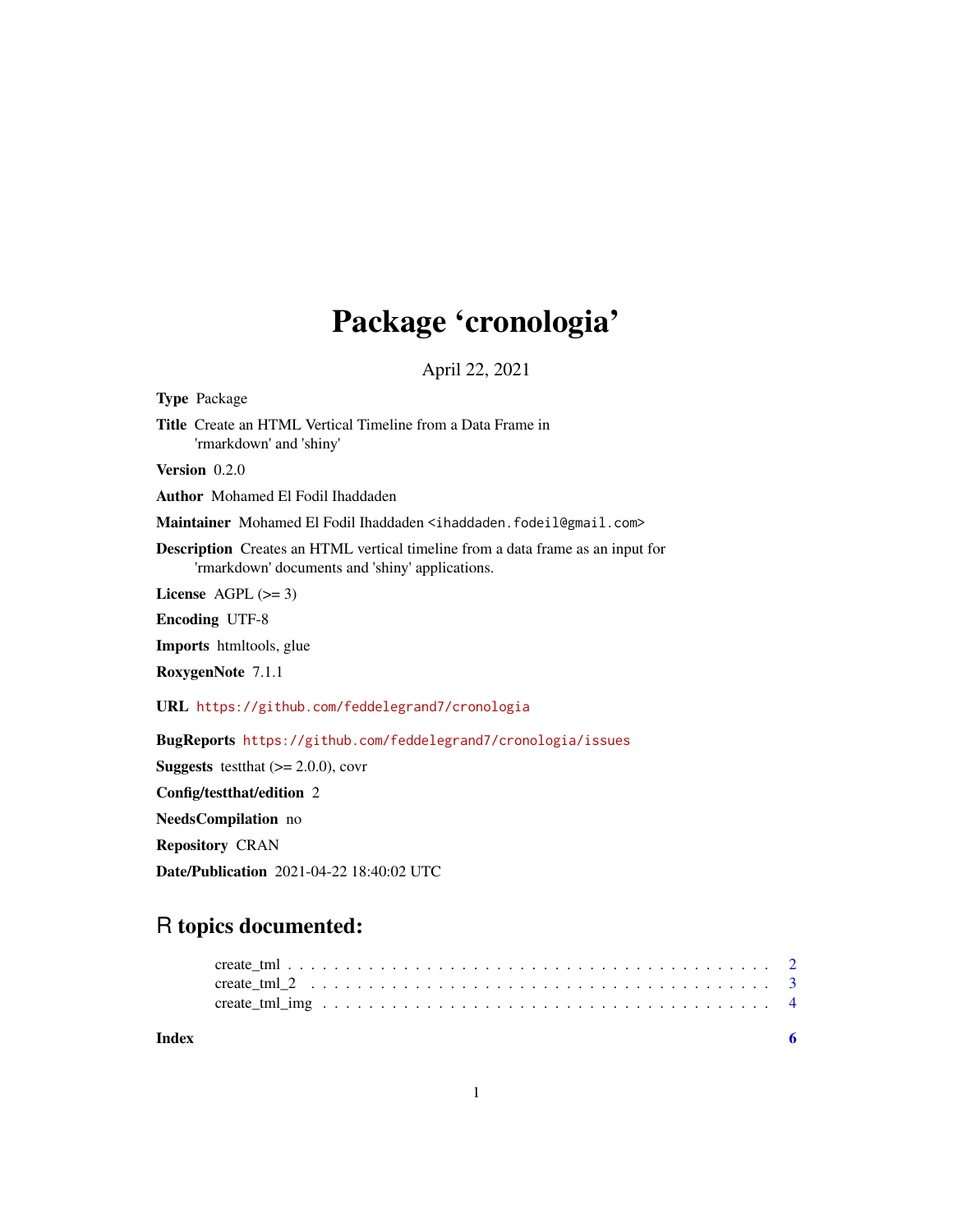<span id="page-1-0"></span>

#### Description

Create a Vertical HTML Timeline from a Data Frame

#### Usage

```
create_tml(
  df,
  smr,
  dsc,
  smr\_col = "white",smr_bgcol = "#002240",
  dsc_{col} = "#1D1D1D",
  dsc_bgcol = "#FFFFFF",
  dsc_size = "14px",
  open = FALSE
\mathcal{L}
```
#### Arguments

| a data frame containing the necessary information.                           |
|------------------------------------------------------------------------------|
| the column name that will be used as the summary component.                  |
| the column name that will be used as the description component.              |
| text color for the summary component. Defaults to 'white'.                   |
| background-color for the summary component. Defaults to "#002240".           |
| text color for the description component. Defaults to "#1D1D1D".             |
| background-color for the description component. Defaults to "#FFFFFF".       |
| font size of the description component. Defaults to "14px".                  |
| logical, whether to open by default the summary components. Default to FALSE |
|                                                                              |

#### Value

A Vertical HTML Time Line Widget

#### Examples

if(interactive()) {

df <- data.frame(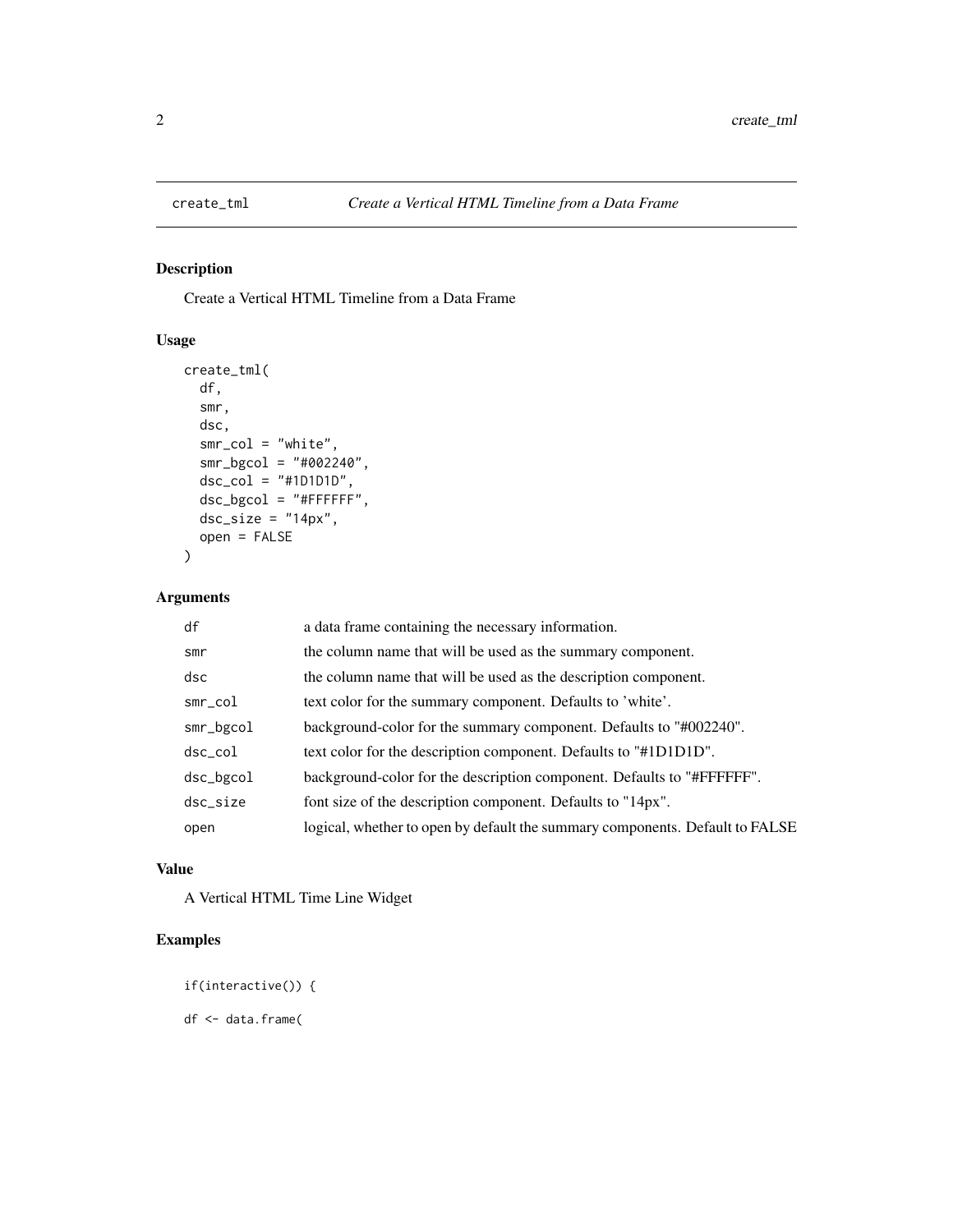```
date_release = c("May 31, 2005","July 14, 2008",
                   "July 16, 2012 "),
 description = c("Batman Begins",
                  "The Dark Knight",
                  "The Dark Knight Rises")
\mathcal{L}ui <- fluidPage(
 br(),
 h1("Batman Trigoly Timeline", style = "text-align:center"),
 br(),
 create_tml(df,
           "date_release",
           "description"),
\mathcal{L}server <- function(input, output) {}
shinyApp(ui = ui, server = server)
}
```
create\_tml\_2 *Create a Vertical HTML Timeline with 2 Description Levels from a Data Frame*

#### Description

Create a Vertical HTML Timeline with 2 Description Levels from a Data Frame

#### Usage

```
create_tml_2(
  df,
  smr,
  dsc,
  dsc2,
  smr\_col = "white",smr_bgcol = "#002240",
  dsc_{col} = "#1D1D1D",
```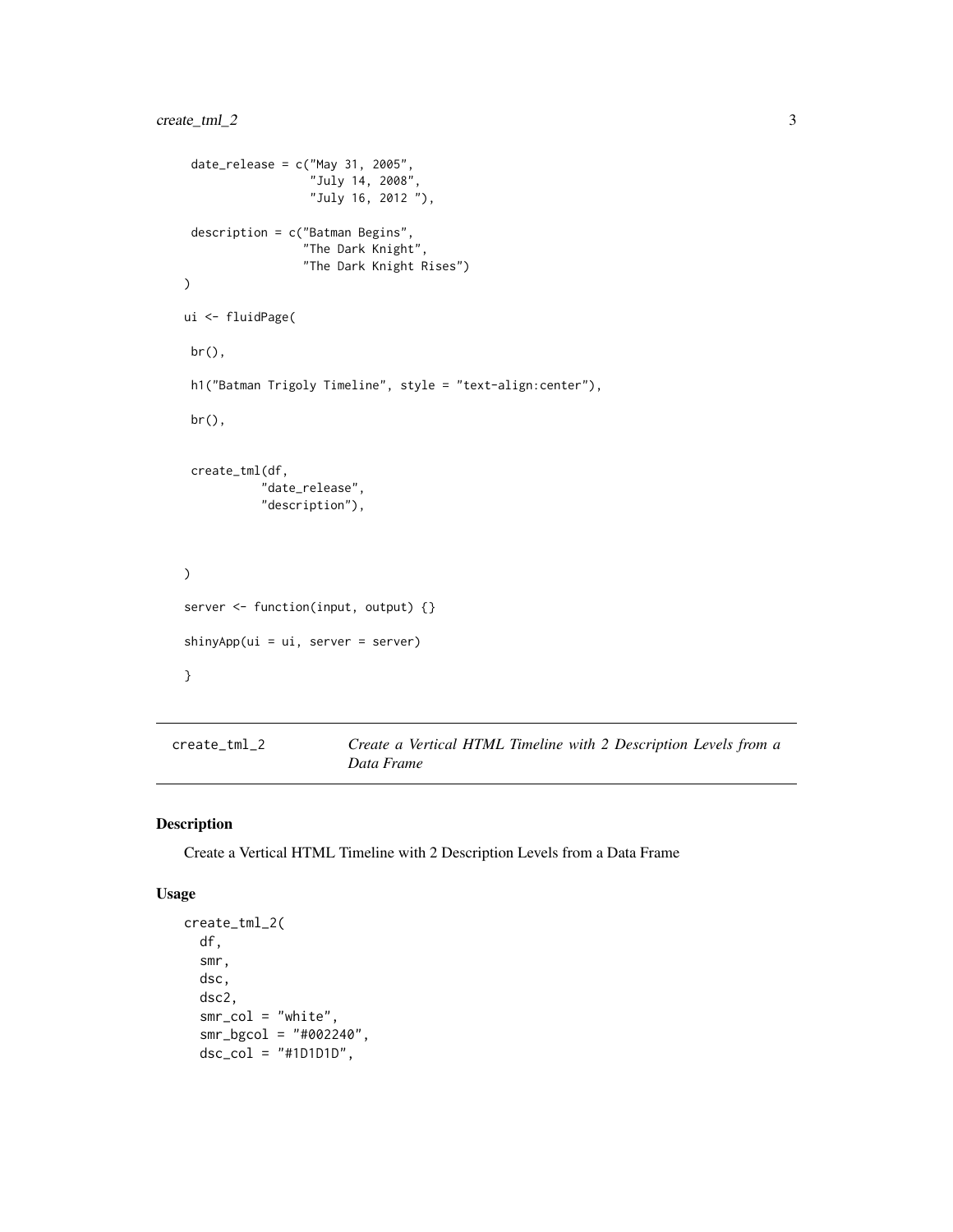```
dsc_bgcol = "#FFFFFF",
 dsc_size = "14px",
 dsc2_{col} = "#1D1D1D",
 dsc2_bgcol = "#FFFFFF",
 dsc2<sub>size</sub> = "14px",
 open = FALSE
)
```
#### Arguments

| df            | a data frame containing the necessary information.                            |
|---------------|-------------------------------------------------------------------------------|
| smr           | the column name that will be used as the summary component.                   |
| dsc           | the column name that will be used as the first description component.         |
| dsc2          | the column name that will be used as the second description component.        |
| $smr_{col}$   | text color for the summary component. Defaults to 'white'.                    |
| smr_bgcol     | background-color for the summary component. Defaults to "#002240".            |
| $dsc_{c}$ col | text color for the first description component. Defaults to "#1D1D1D".        |
| dsc_bgcol     | background-color for the first description component. Defaults to "#FFFFFF".  |
| dsc_size      | font size of the first description component. Defaults to "14px".             |
| $dsc2_{c0}$   | text color for the second description component. Defaults to "#3AD900".       |
| dsc2_bgcol    | background-color for the second description component. Defaults to "#FFFFFF". |
| dsc2_size     | font size of the second description component. Defaults to "14px".            |
| open          | logical, whether to open by default the summary components. Default to FALSE  |
|               |                                                                               |

#### Value

A Vertical HTML Time Line Widget with 2 Description Levels

| create_tml_img |       |  | Create Vertical HTML Timeline Widget with Images from a Data |  |  |  |
|----------------|-------|--|--------------------------------------------------------------|--|--|--|
|                | Frame |  |                                                              |  |  |  |

#### Description

Create Vertical HTML Timeline Widget with Images from a Data Frame

#### Usage

```
create_tml_img(
  df,
  smr,
 dsc,
  imgsrc,
  imgalt,
```
<span id="page-3-0"></span>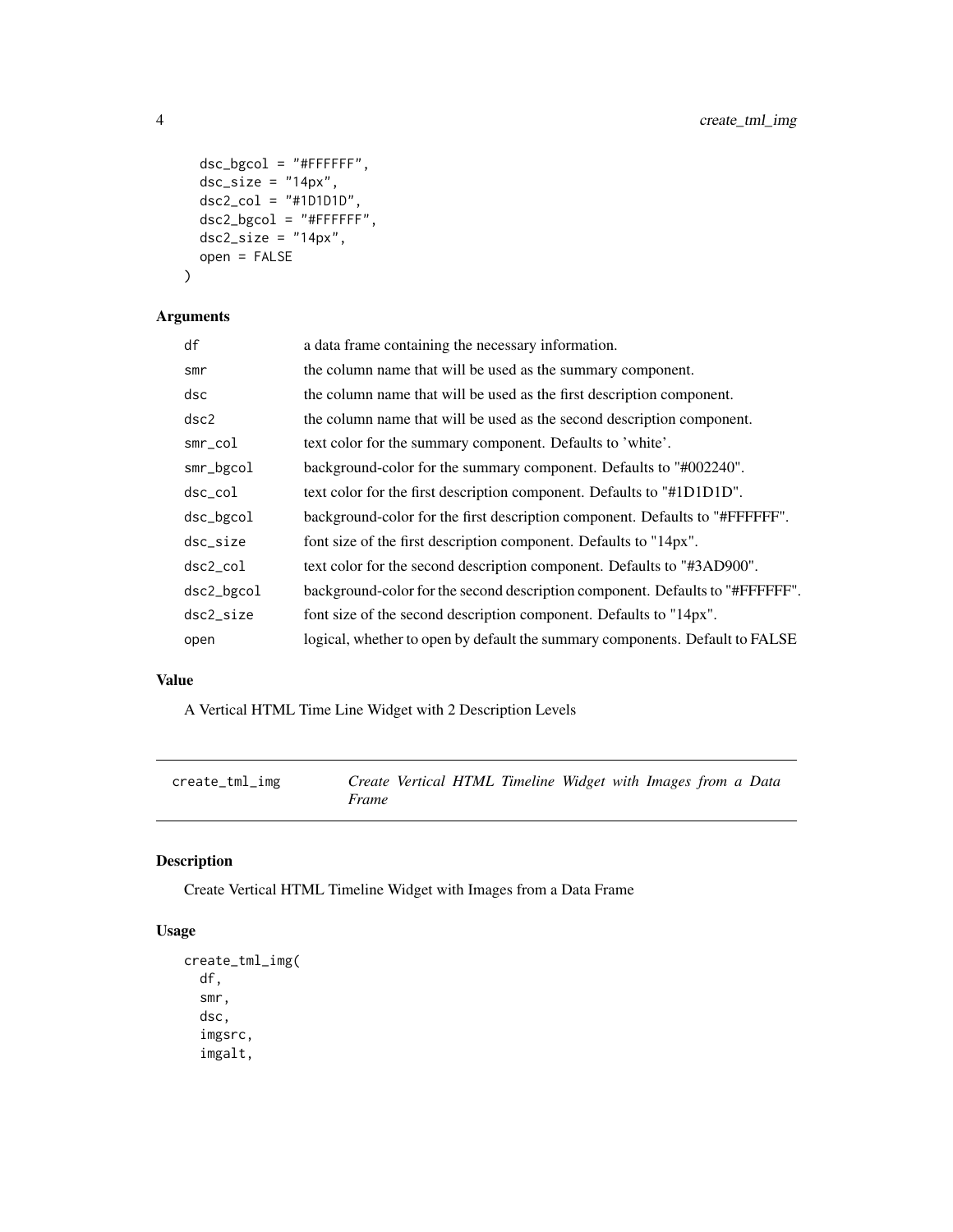#### create\_tml\_img 5

```
smr_col = "white",
smr_bgcol = "#002240",
dsc_{c}ol = "#1D1D1D",
dsc_bgcol = "HFFFFF",
dsc_size = "14px",
imgheight = "150px",
imgwidth = "150px",open = FALSE
```

```
)
```
#### Arguments

| df            | a data frame containing the necessary information.                           |
|---------------|------------------------------------------------------------------------------|
| smr           | the column name that will be used as the summary component.                  |
| dsc           | the column name that will be used as the description component.              |
| imgsrc        | the column name indicating the 'href' source of the images.                  |
| imgalt        | the column name that will be used as 'alt' text for the images.              |
| $smr$ _col    | text color for the summary component. Defaults to 'white'.                   |
| smr_bgcol     | background-color for the summary component. Defaults to "#002240".           |
| $dsc_{c}$ col | text color for the description component. Defaults to "#1D1D1D".             |
| dsc_bgcol     | background-color for the description component. Defaults to "#FFFFFF".       |
| dsc_size      | font size of the description component. Defaults to "14px".                  |
| imgheight     | the height of the image. Defaults to "150px".                                |
| imgwidth      | the width of the image. Defaults to "150px".                                 |
| open          | logical, whether to open by default the summary components. Default to FALSE |

#### Value

A Vertical HTML Time Line Widget With Images